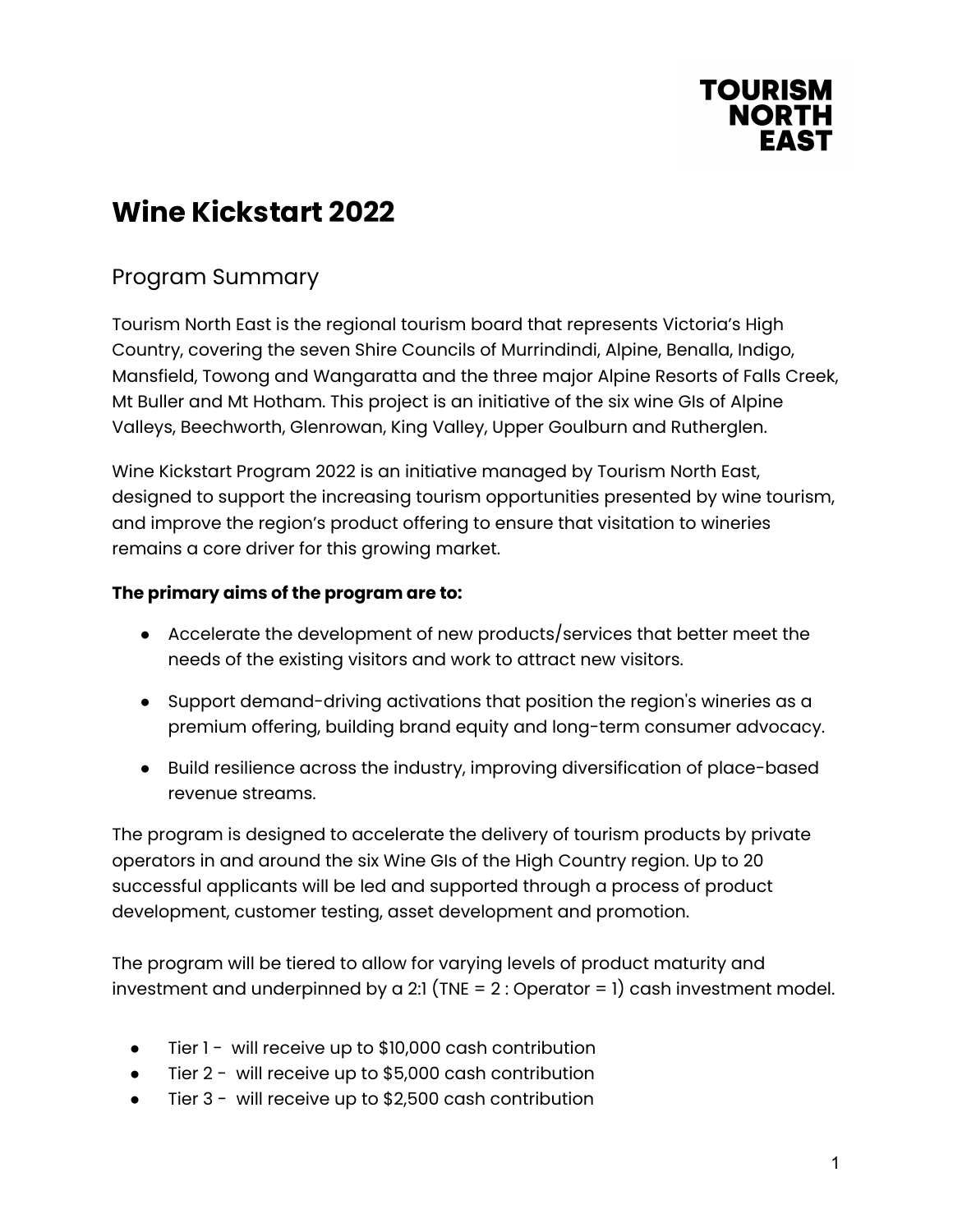

The kickstart program will be managed by Tourism North East and governed by a Project Steering Group (PSG) that includes:

- Tourism North East
- Agriculture Victoria
- **Bushfire Recovery Victoria**

## Eligibility

Any existing winery business/s operating within the six wine GIs of Alpine Valleys, Beechworth, Glenrowan, King Valley, Upper Goulburn or Rutherglen who can demonstrate concepts and products significantly different or improving upon an existing product that meets the criteria listed. Or;

Any business operating within an LGA/RMB within the Tourism North East region, who can demonstrate a collaboration with a winery business operating within Alpine Valleys, Beechworth, Glenrowan, King Valley, Upper Goulburn or Rutherglen.

#### **Additional criteria;**

- Have a valid Australian business number (ABN)
- The business/s must have, or be willing to create, an ATDW listing
- Concepts must represent new tourism product or significant changes and improvements to existing product
- Product must meet the demands of the identified market segments outlined in the research
- Product must be destination specific opportunities that will enhance the overall High Country visitor experience
- Products will receive funding at a 2:1 investment ratio only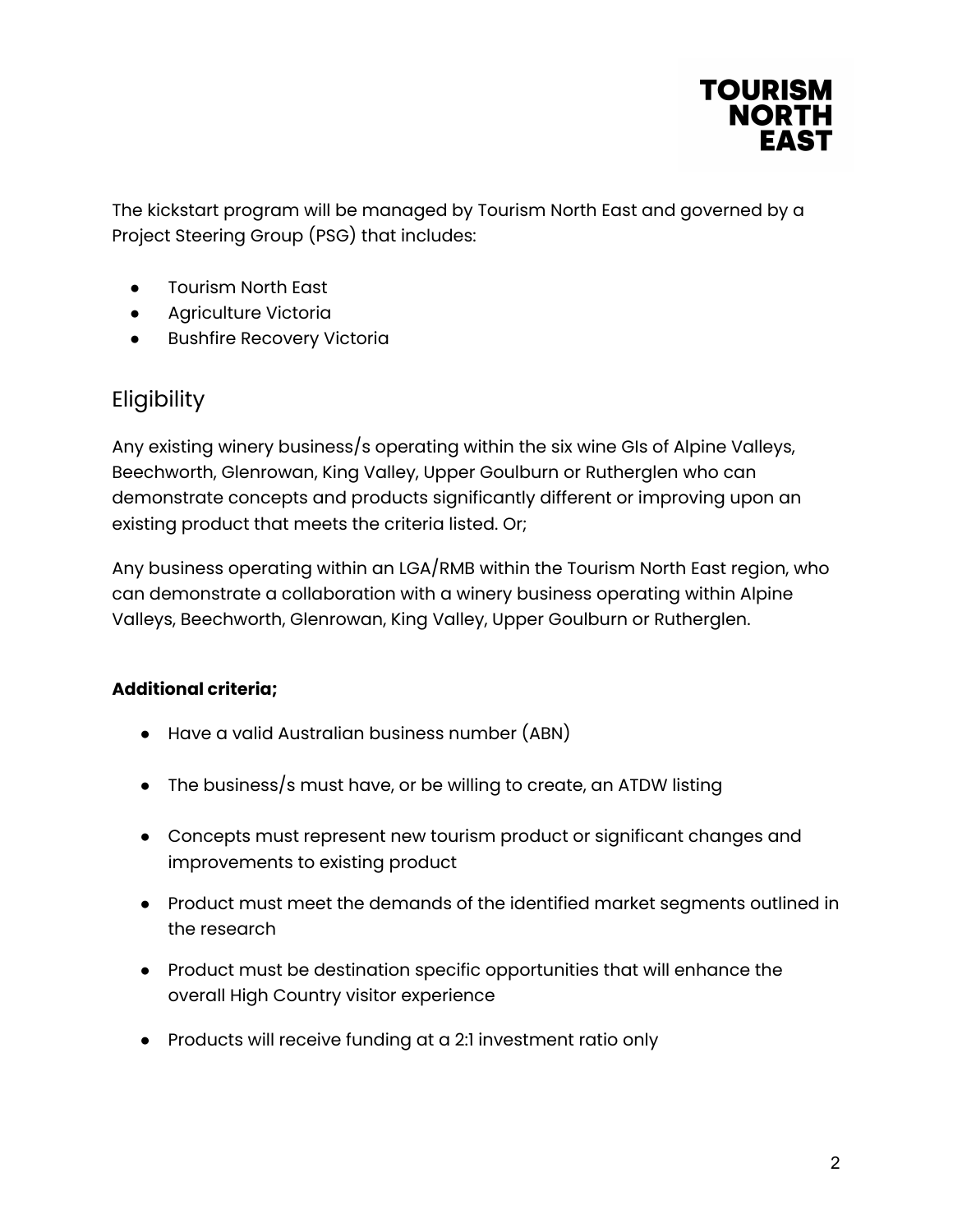

#### Product Examples

A few simple example products below. Please note: collaboration between businesses is encouraged and will be viewed favourably by the selection panel.

- New and innovative product developments.
- Infrastructure improvements that increase the accessibility and useability for a variety of visitor groups
- Bespoke tasting experiences that incorporate the history/culture of the winery or region
- Collaborative food and wine experiences that focus on local producers and showcasing the regions product
- Accommodation or food and beverage offering that complements the winery experience
- Unique nature experiences that utilise the High Country's spectacular natural environment to enhance the visitor experience
- Education based tasting experiences that promote interaction and engagement by visitors such as cooking classes, blending and wine pairing.

### Target Market

The primary target market can be broken into three segments which offer the greatest potential value to the North East Victorian wine regions.

**Wine enthusiasts** regularly travel to a broad range of destinations and re-visits their favourites. They may tour multiple wineries in the same day and are more likely than others to visit 'by appointment'. Typically they may also be classified as a 'foodie', but food is not essential to every visit. They will frequently read food & wine media and hold wine club membership(s). The wine enthusiast actively talks to friends and family about wine.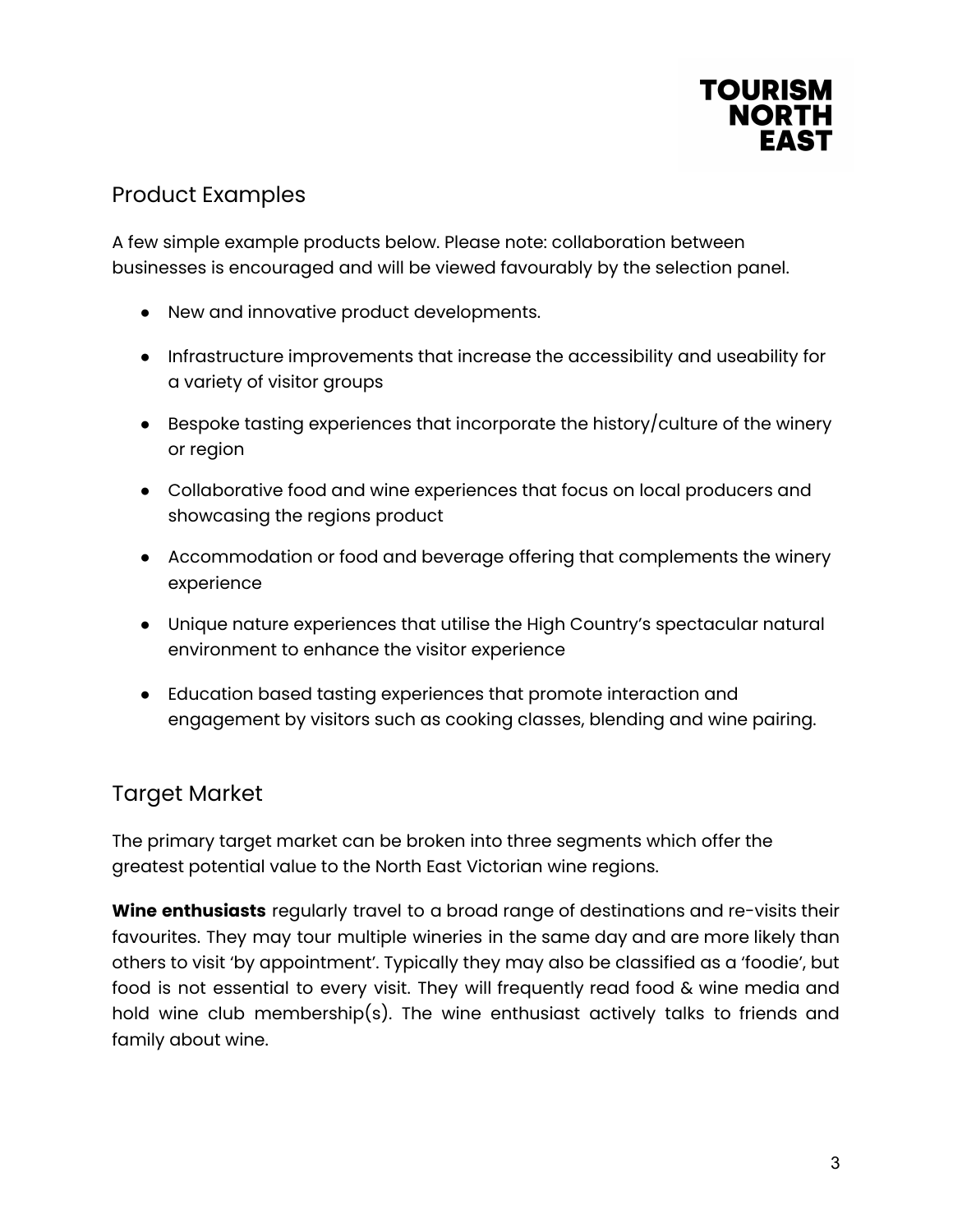

**Region Tourers** are advance planners and often note that multiple winery visits are central to their travel plans. This audience is Interested in the wine itself more so than food or other experiences and will expect to purchase wine to drink at home. They may browse food and wine magazines and actively speak to friends and family about wine experiences.

**Variety Seekers** love wine but are tired of traditional tastings. Commonly motivated by attendance at a public event, Variety Seekers are highly social and will attend private events and travel to less well known regions to adventure off the beaten path. They are somewhat interested in the wine but are more motivated by the overall experience. A younger demographic, this audience will engage with TripAdvisor and social media platforms as well as event guides and news. They may join a wine club but are less likely to commit to ongoing expenses.

#### The process

- 1. EOI Eligible winery businesses are invited to complete an EOI application.
- 2. Applications will be reviewed by the Project Steering Group with all applicants being advised of the outcome of their application by email.
- 3. Up to 20 candidates will be selected.
- 4. A Memorandum of Understanding (MOU) will be signed by all parties accepting the terms of participation.
- 5. All successful participants will attend a full day Inception Workshop on 31st May 2022 to introduce the program.
- 6. The kickstart program is anticipated to run for six months
- 7. A live presentation of the final products will be held on 30th November 2022.
- 8. Official launch of the promotional campaign to promote new products.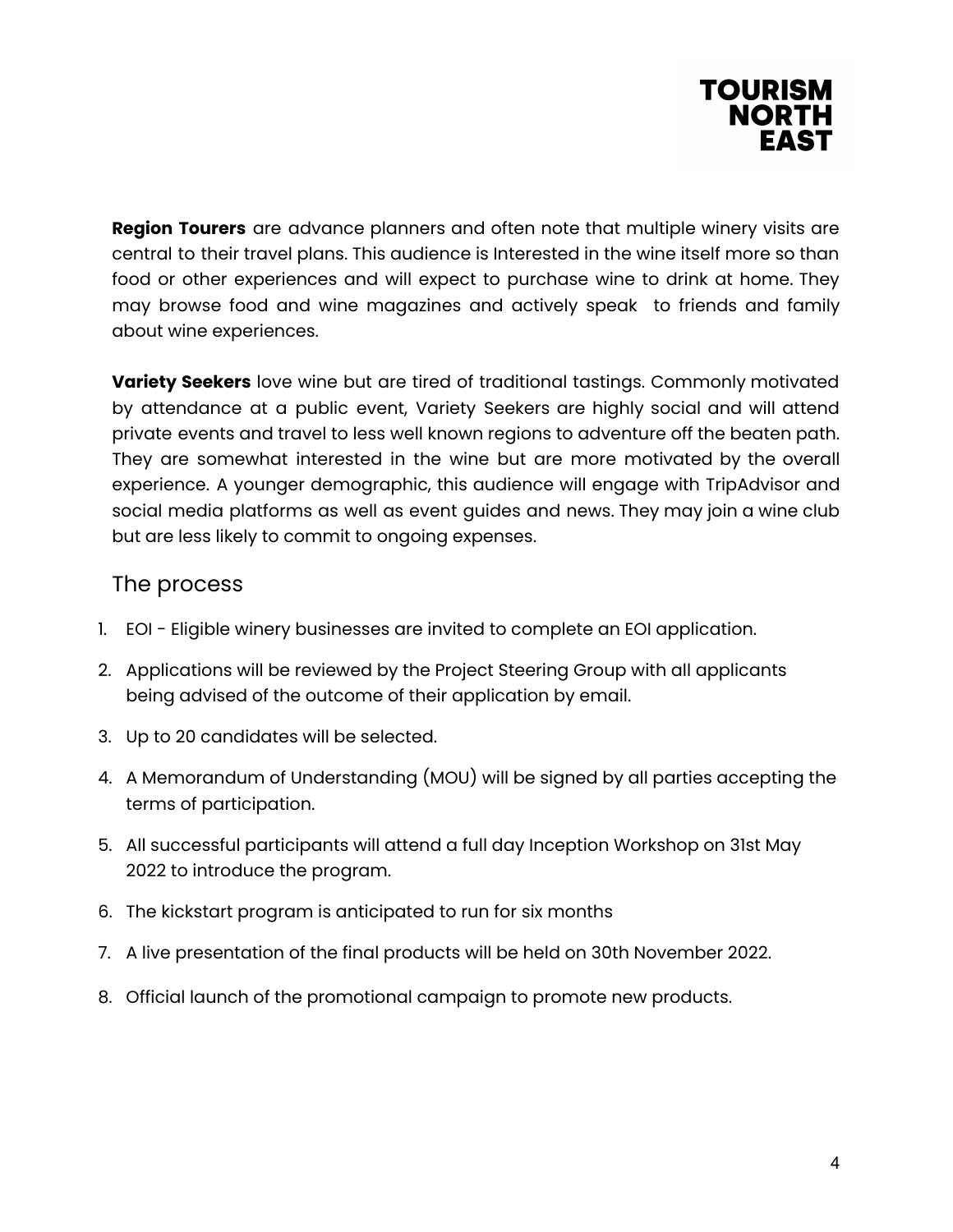

## Key Program Dates

*Note: Dates may vary slightly based on unexpected or unavoidable circumstances.*

| EOI opens                      | 7 April 2022         | Online form - link below                         |
|--------------------------------|----------------------|--------------------------------------------------|
| <b>EOI</b> closes              | 15 May 2022          | EOIs strictly close 5pm                          |
| Selection                      | 20 May 2022          | All applicants notified                          |
| <b>Inception Workshop</b>      | 31 May 2022          | Full day in person. Compulsory<br>attendance     |
| Design Sprints                 | June and July 2022   | 60-90 min individual sessions (online)           |
| <b>Customer Testing</b>        | July and August 2022 | Product testing incorporated in research         |
| <b>Think Tank</b>              | August 2022          | Expert panel review and discussion               |
| <b>Finance Coaching</b>        | Sept 2022            | 30-60 min individual sessions (online)           |
| Marketing / Social<br>Planning | October 2022         | 60 min group session (online)                    |
| <b>Individual Photoshoots</b>  | Sept and Oct 2022    | Up to one full day photoshoot per<br>participant |
| <b>Final Presentation</b>      | 30 November 2022     | Half day in person. Compulsory<br>attendance     |
| Promotion                      | <b>TBD</b>           | Official launch of promotional<br>campaign       |

#### Non-negotiables

- Participants must attend all in-person and online workshops including the final presentation.
- Businesses involved must have an active ATDW listing.
- Professional photoshoots must take place.
- All products must be online and bookable by 30 November 2022.